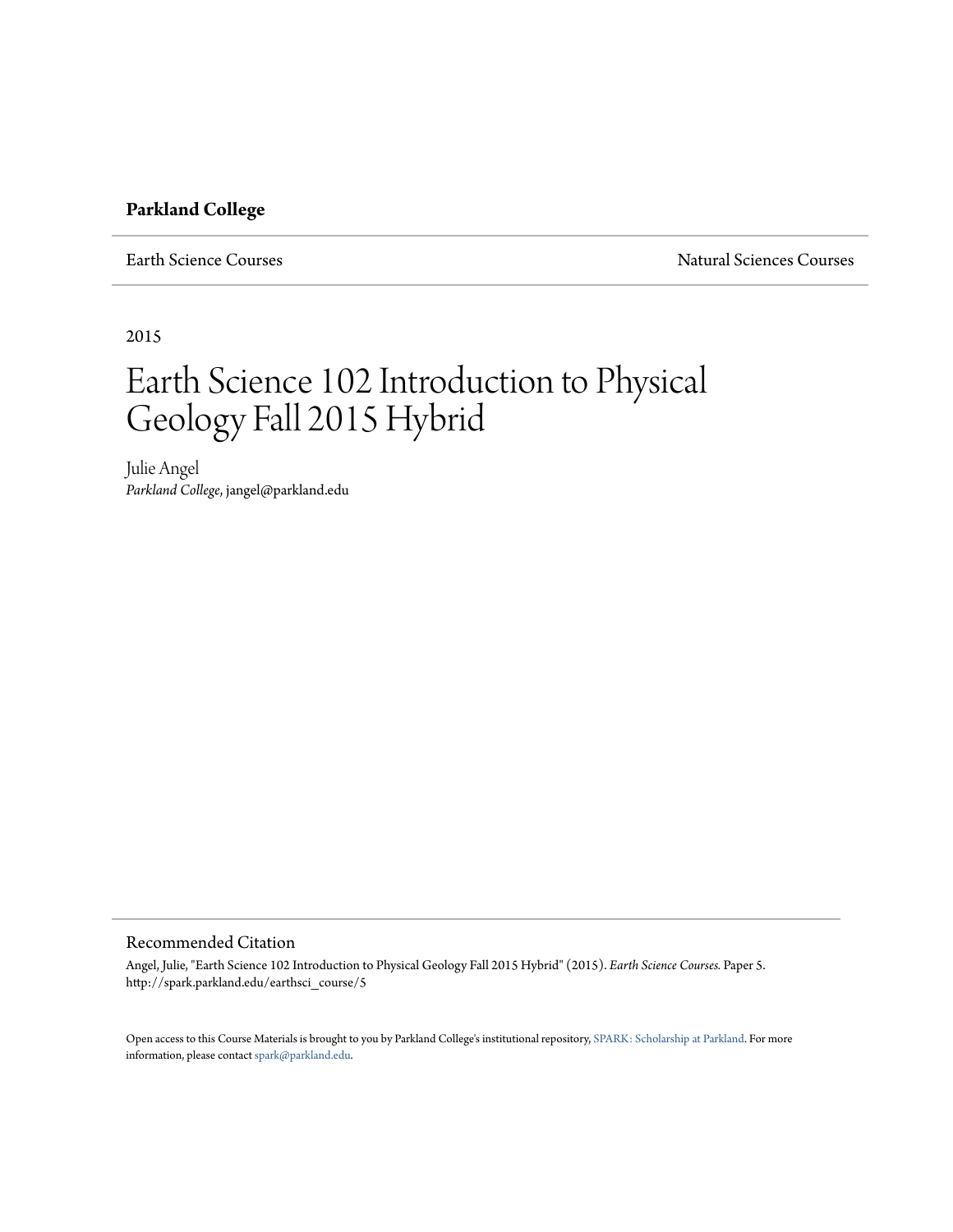# **Syllabus - Introduction to Weather (Online) – Fall 2015** *The mission of Parkland College is to engage the community in learning*

| <b>Instructors:</b>                                 | Julie Angel & Bob Cataneo                                                                       |  |
|-----------------------------------------------------|-------------------------------------------------------------------------------------------------|--|
|                                                     | Note: Bob will grade quizzes/exams; Julie will handle the remainder of the course.              |  |
|                                                     | <b>Office Hours (Online):</b> Mondays 3:00-4:00pm Central Time (or by appointment)              |  |
|                                                     | <b>Office Hours (L-212):</b> Mondays and Fridays 10:00-11:00am & Wednesdays 1:00-2:00pm         |  |
|                                                     | (or by appointment)                                                                             |  |
| Email:                                              | Via Cobra email within the course. Julie's Cobra e-mail is <b>jangel@cobra.parkland.edu</b> .   |  |
|                                                     | Bob's Cobra e-mail is <b>bcataneo@cobra.parkland.edu</b> . If Cobra is experiencing difficulty, |  |
|                                                     | please use jangel@parkland.edu or bcataneo@parkland.edu                                         |  |
| <b>Office Telephone:</b>                            | 217-373-3743 (Julie)                                                                            |  |
| <b>Department Office:</b>                           | Natural Sciences Department, Room L120, (217) 351-2285                                          |  |
| <b>Required Text:</b>                               | <b>Essentials of Meteorology, Seventh Edition, C. Donald Ahrens</b>                             |  |
| Recommended Materials: Basic Scientific Calculator. |                                                                                                 |  |

# **Course Description:**

Basic meteorology with emphasis on topics directly related to everyday experiences with weather, while stressing the understanding and application of meteorological principles. (IAI P1 905L – Physical Science)

# **Tentative Course Outline**

# **Topics Reading Assignments**

|                                             | Seventh Edition |  |  |
|---------------------------------------------|-----------------|--|--|
| Chapter 1                                   | Pages 15-25     |  |  |
| Chapter 8                                   | Pages 223-241   |  |  |
| Chapter 1                                   | Pages 3-15      |  |  |
|                                             |                 |  |  |
| Chapter 2                                   | Pages 29-46     |  |  |
| Chapter 2                                   | Pages 46-55     |  |  |
| Chapter 3                                   | Pages 59-81     |  |  |
| Chapter 4                                   | Pages 85-98     |  |  |
| Chapter 4                                   | Pages 98-118    |  |  |
|                                             |                 |  |  |
| Chapter 5                                   | Pages 112-134   |  |  |
| Chapter 5                                   | Pages 134-152   |  |  |
| Chapter 6                                   | Pages 156-182   |  |  |
| Chapter 7                                   | Pages 184-219   |  |  |
| Chapter 8                                   | Pages 222-254   |  |  |
| Chapter 10                                  | Pages 287-311   |  |  |
| Chapter 10                                  | Pages 311-328   |  |  |
| Chapter 11                                  | Pages 333-363   |  |  |
|                                             |                 |  |  |
| Final Exam – December 13, 14, 15 & 16, 2015 |                 |  |  |
|                                             |                 |  |  |

# **Grading:**

| <b>Weekly Quizzes</b>       | 25%  |
|-----------------------------|------|
| Midterm Exam                | 20%  |
| Final Exam                  | 20%  |
| Labs                        | 25%  |
| <b>Weekly Participation</b> | 10%  |
|                             |      |
| Total                       | 100% |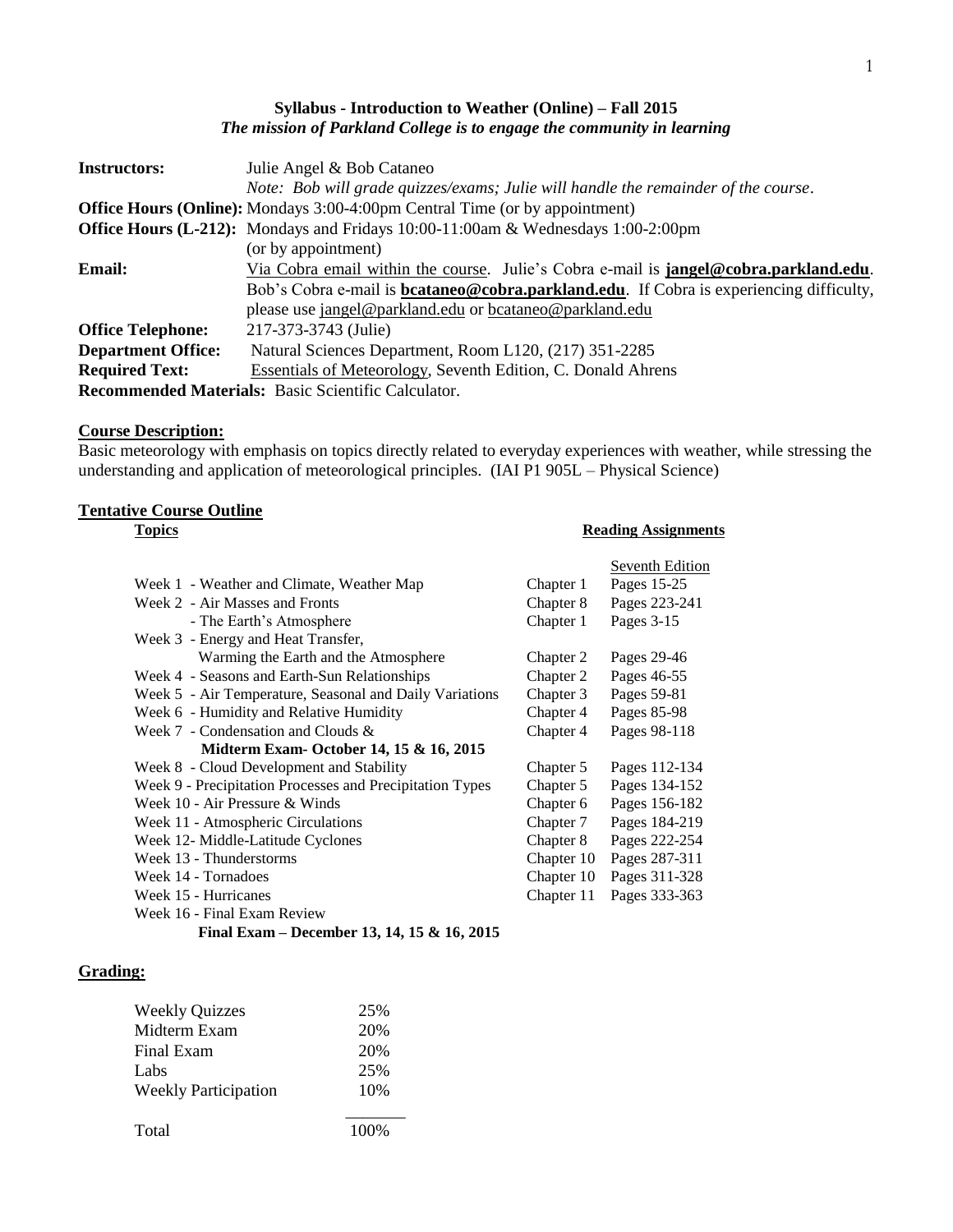Grading scale:

| A | 90% - 100%    |
|---|---------------|
| B | 80% - 89%     |
| C | 70% - 79%     |
| D | $60\% - 69\%$ |
| F | 0% - 59%      |

You may access your grades at any time by going to our course site and clicking on "Grades". We keep your grades current by recording them in the Cobra gradebook in a timely manner.

### **Course Meeting Times:**

This is a 4-credit laboratory science course (IAI P1 905L – Physical Science).

As this course is online, there are no formal meeting times. Each week's lecture material and a lab will be provided through Cobra and you "attend" lectures and the lab at the hours most convenient for you. There are weekly deadlines provided in the syllabus and within the weekly overview files. **Students are responsible for keeping pace with the course**. Staying up-to-date includes watching closely for course announcements, changes in test dates, lab exercises and due dates, changes in the syllabus, and any other changes deemed necessary by the instructor.

For on-campus full-semester sections of this course there are about 3 hours of lecture per week and 2 hours of lab per week. Please keep this in mind and schedule a similar amount of time (5 hours per week) for "attending" your online lectures and labs. This time does not include reading the textbook or studying, which come outside of class and lab time. Without the structure of scheduled class and lab meeting times, you as an online student have the responsibility of scheduling enough time to successfully complete the course material each week.

## **Student Office Hours (Julie):**

Online office hours are through a live chat feature called AdobeConnect®. Student office hours will be held on Monday afternoons between 3:00 PM and 4:00 PM Central Time. Online student office hours can also be conducted by appointment by sending Julie an email in our Cobra course space. Please give me as much notice as possible for scheduling an appointment.

Online office hours can be accessed through the "Student Office Hours" news item on our course homepage in Cobra, or by clicking on the chat room link within the "CHAT Office Hours" module near the top of our class content page in Cobra. Please sign in as a guest by entering a user name (make sure it's something I will recognize as you – like your name). I will then accept you into the room and we can chat. You may be prompted to download Adobe Flash Player. If so, you'll need to do that before you can enter the chat room.

If you are on campus, you are welcome to come by during on-campus office hours during the times and at the location listed on page 1 of the syllabus.

On a few occasions, I may have to move a scheduled office hour. In those instances, I will send an email message to the class via Cobra e-mail.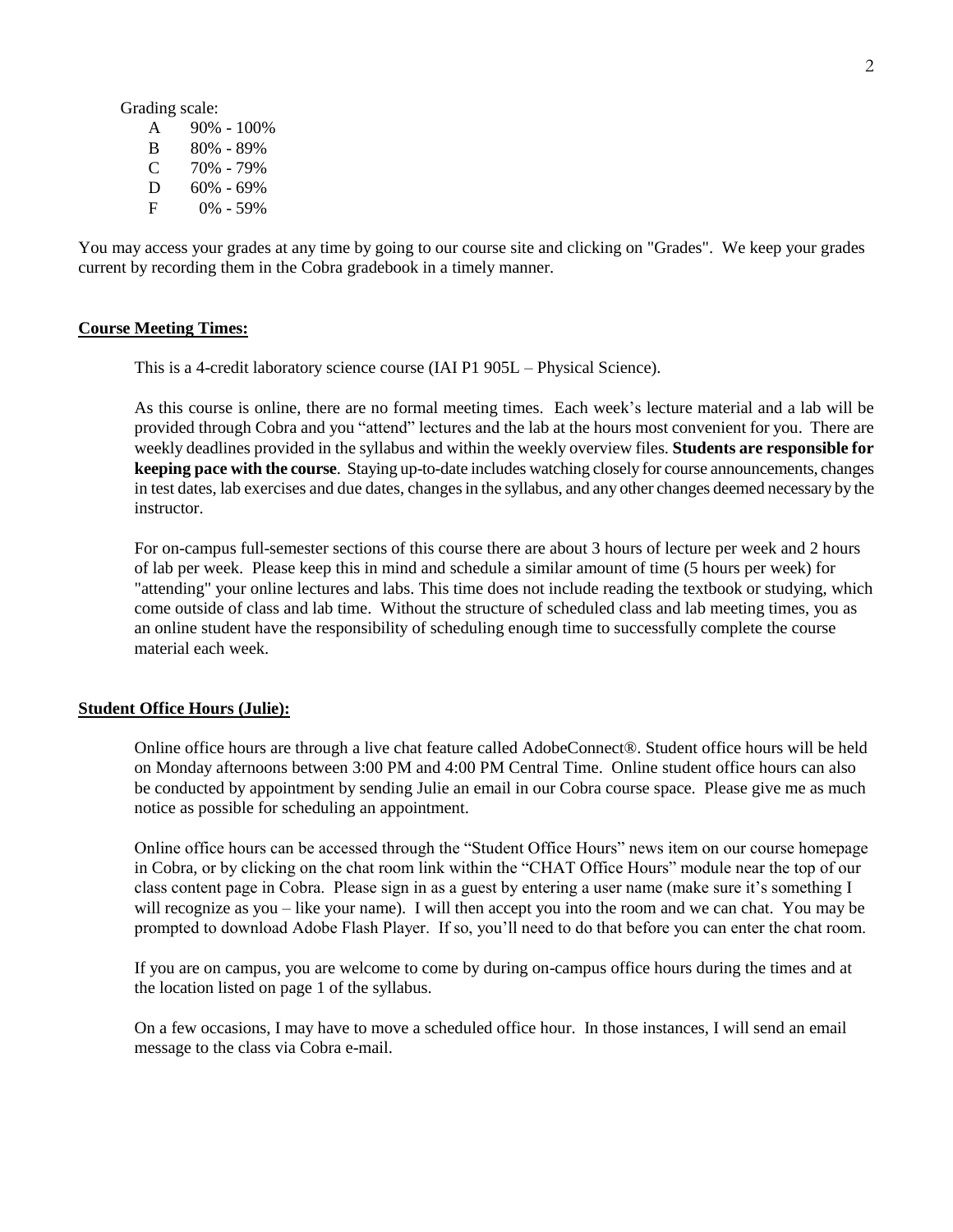# **Lectures (Julie):**

New lecture material will be posted on Cobra once a week on Saturdays. You will have approximately nine days to complete each week's assignments. Lecture material will come in a variety of forms – text and graphics in PDF files, PowerPoint presentations, and perhaps some audio and video clips. It is important that you utilize all of the material presented in Cobra each week in addition to the assigned reading in the textbook. Some of the lecture material is not presented in the textbook.

Lecture Expectations:

- To be successful in this course, you should access all of the online material presented on Cobra each week. Part of your participation score in the class will be based on your use of the course materials provided on a weekly basis.
- You should complete reading assignments in the textbook prior to accessing the online lecture material. Lecture material will be presented with the assumption that you have completed the assigned reading. Lecture material will not be a complete repeat of the textbook material, but rather an enhancement of the material you should already be learning from the book. Quizzes and the final exam will cover material presented online and in the textbook.
- You are encouraged to initiate and/or participate in discussions with other classmates through the Discussion Forum option in Cobra. I will check active Discussion Forums and provide feedback, including in the *Help Discussion Forum*. You will receive credit for weekly participation by participating in the discussion forums.
- No formal homework assignments will be collected. However, you will be given reading assignments. You will need to know the *Key Terms* and be able the answer the *Questions for Review* provided at the end of each chapter in your textbook. Feel free to ask questions during live chat office hours, via email, or on the Help Discussion Board.

# **Labs (Julie):**

Along with the lecture material provided each week, you will be provided with a lab to complete. Typically, the new labs for the week will be posted on Saturday. You will be required to complete all 14 labs during the semester, as no lab scores will be dropped.

# *Three missing labs will result in an automatic failure of the lab portion of the course. This is a lab-based general education course, therefore, you must pass the lab portion of the course to pass the entire course*

Lab materials will be provided online and all will be completed and submitted online.

In each week's folder, I provide a file containing an exact copy of the online lab that can be printed. Some students like to print these labs and work with paper and pencil to complete the questions. If you complete your lab using paper and pencil, remember to enter and submit your answers within your online lab. *Please do not purchase lab packets from the Parkland Bookstore, as the on-campus labs have different numbers and directions.*

Typically, you will have full nine days to complete each lab. The submission deadline each week is at 11:59PM on Monday. Please see the lab due date document for two exceptions.

**LATE LAB POLICY: One late lab will be accepted with a minor penalty (10%), provided that it is submitted no later than the Wednesday following the due date at 11:59PM Central Time. All future late labs will receive a 25% deduction if submitted no later than the Wednesday following the due date at 11:59PM Central Time. Labs not submitted by 11:59PM on Wednesday (or Thursday for the two exception dates) will receive a score of zero unless prior approval of an extension has been granted. Please pay close attention to deadlines!**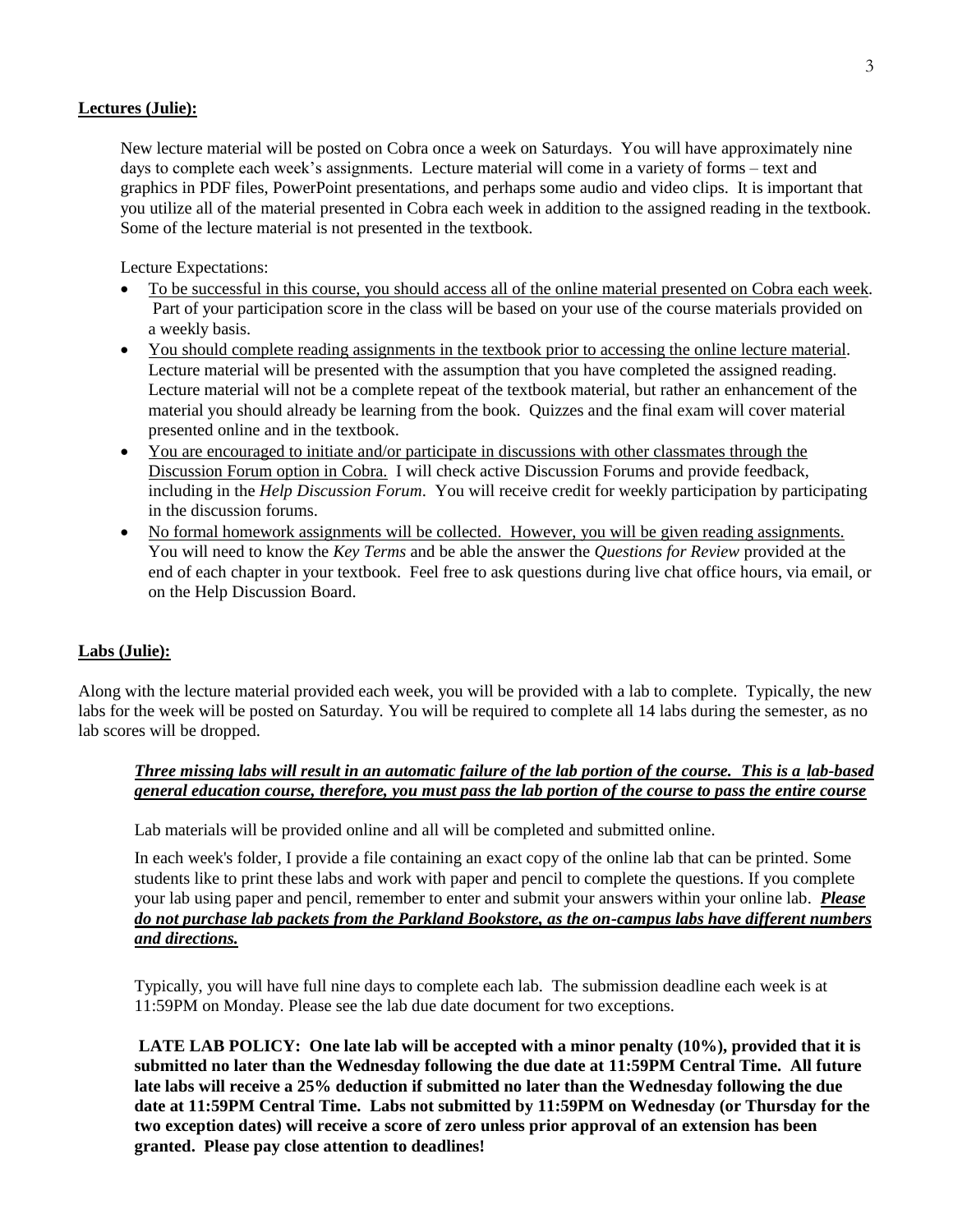One lab is assigned each week. Each lab is designed to stand alone and does not necessarily reflect the lessons presented in the same week. This is especially true during the first two weeks of the semester when you will be gaining important knowledge of earth's geography. It's very difficult to talk about weather without a good working knowledge of geographic locations! Some labs are designed to explore topics that require more detailed analysis than can be expected in a short quiz or exam. Some labs will explore topics for which significant time cannot be given in the lecture portion of the course. And a few labs will cover similar content provided in lectures, but delayed a week or two from the lectures so that you have a better grounding in the topic before performing the lab.

Lab Expectations:

- Budget enough time for each lab. The on-campus lab meetings are scheduled for a full two hours. Many labs may take less than two hours to complete, but a few will probably take longer as you will likely be working alone and not have an instructor or other students nearby to ask questions and receive feedback. Unfortunately, I cannot be available 24/7 to answer questions, so it might take 24 hours to receive an answer. For that reason, please start your labs early in the week so that there is time for you to ask questions and receive feedback.
- If you run into a confusing section, please be patient. Try reading carefully through all of the provided instructions again. If that does not help, please post your question in the Help Discussion Forum and be sure to include the lab number in the subject line of your post. You can also email questions to Julie in Cobra. I realize that when you are working on a lab and reach some difficulty you will want instant feedback and I wish I could always be there to give it. Please be patient and we'll work through any problems that arise. Sometimes technical glitches arise and cause frustration for everyone in the class. I intend to work hard to make the class as enjoyable and rewarding as possible and we'll work together through the rough spots. I will be flexible as long as you are putting forth your best effort.
- For labs, you can work with other students; however, you are expected to answer questions in your own words and not copy answers from others. Copying the work of others is considered plagiarism (See section on "Academic Honesty")
- Although you are allowed to work with others, you should work through problems on your own, then compare your results with your study group. This will ensure that you understand the material. Lab is a learning process. The concepts presented in labs often show up on quizzes and exams.

# **Quizzes and Exams (Bob):**

After each week's lesson, there will be a 20-question quiz that you must take online on the following Sunday, Monday or Tuesday (please see the quiz and exam due dates for two exceptions). You will have between 20 and 25 minutes to complete the 20-question quiz depending upon the complexity of the week's material. The quiz introduction will list the amount of time allotted for completion before you start the quiz. Fifteen quizzes will be given and I will count the highest 12 scores and drop the lowest 3 scores. Since three quiz scores are dropped, no make-up quizzes will be given.

The following required exams will also be given:

**Midterm Exam** Covers all material from Week 1 through Week 7 Available October 14, 15, 16 **Final Exam** Covers all material from Week 8 through Week 16 Available December 13, 14, 15, 16

All quizzes and exams are timed, so it is important that you take the weekly quizzes and exams on a reliable Internet connection. Wireless connections are more prone to interruptions than wired connections, so you should consider taking quizzes and exams on a hard-wired Internet connection. Once the clock starts for a quiz or exam it cannot be paused or restarted.

Cobra has been shown to do well with most internet browsers.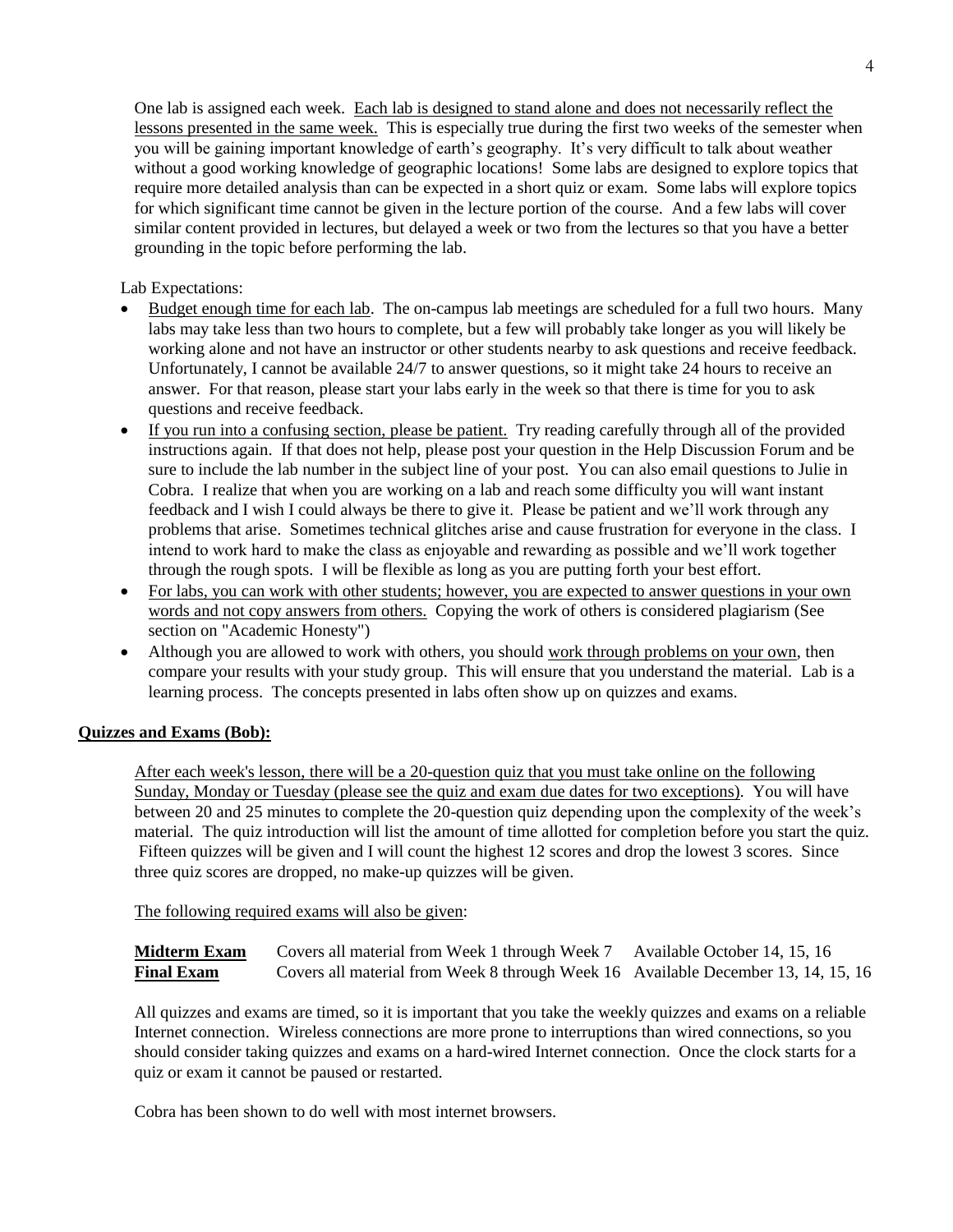## **Pace of Course and Time Commitment:**

College courses generally move at a much faster pace than you may have experienced in high school. It is **VERY IMPORTANT** to keep up with your readings, lab assignments, etc. and to take time to review your notes as we move along. Online courses require a bit more self-discipline than on-campus courses, so you may want to set up a schedule that you follow each week just for our online course. A college course will also require more study time outside of class than you may be used to. The general rule states that for each hour in our class, you will need to spend a *minimum* of 2 hours of studying outside of class each week. This means that this course may require *at least* 8 hours of studying outside of class each week.

## **Attendance:**

Parkland College requires that we keep attendance records for this course. You are responsible for information provided in this course even if you are absent for an amount of time that may include: changes in test dates, lab exercises and due dates, changes in the syllabus and course information, and additional material not found in your text. Our mutual goal is **your success** in this course**.** *Inadequate attendance has always been a leading cause of failure in college courses.* The attendance policy in this course is in keeping with the policy stated in the Parkland College Catalog. It says "Regular and prompt attendance is expected at all classes," except in cases involving illness or emergency which should be brought to the attention of the instructor. "Regular attendance and consistent study habits are considered necessary for academic success in college. *Faculty members have the prerogative of lowering grades for excessive absence."*

Online class attendance is determined by student participation in online learning activities and/or contact with the instructor. *For our online weather course, you must complete all "Week 1" activities except the lab and quiz before the second Monday of the semester (August 31, 2015) to fulfill this attendance/participation requirement.*

## **Drops/Withdrawals**

Please read the section "Dropping or Withdrawing from a Class Section" in the Syllabus Addendum found in our Cobra course space. If you find it necessary to withdraw from this course, withdrawal on or before December 4, 2015 by 5pm will result in a grade of "W" (withdraw, no penalty). Non-attendance after the census date will result in an F if you don't withdraw yourself. Always consult with your counselor or financial aid advisor before dropping any course.

## **Cobra Course Email:**

Please check your email in Cobra on a regular basis. It is best to check it once a day, or at a minimum, once every other day. All messages to the class will be sent through Cobra.

## **Student Email Account:**

You should access your Parkland email account at [http://stu.parkland.edu](http://stu.parkland.edu/) a minimum of several times each week (preferably daily) to obtain information about courses or college announcements Please check your email daily within our ESC101 course in the Cobra system for potential course updates.

If you need assistance accessing your student e-mail, please contact the Tech Services Help Desk as listed in the syllabus addendum